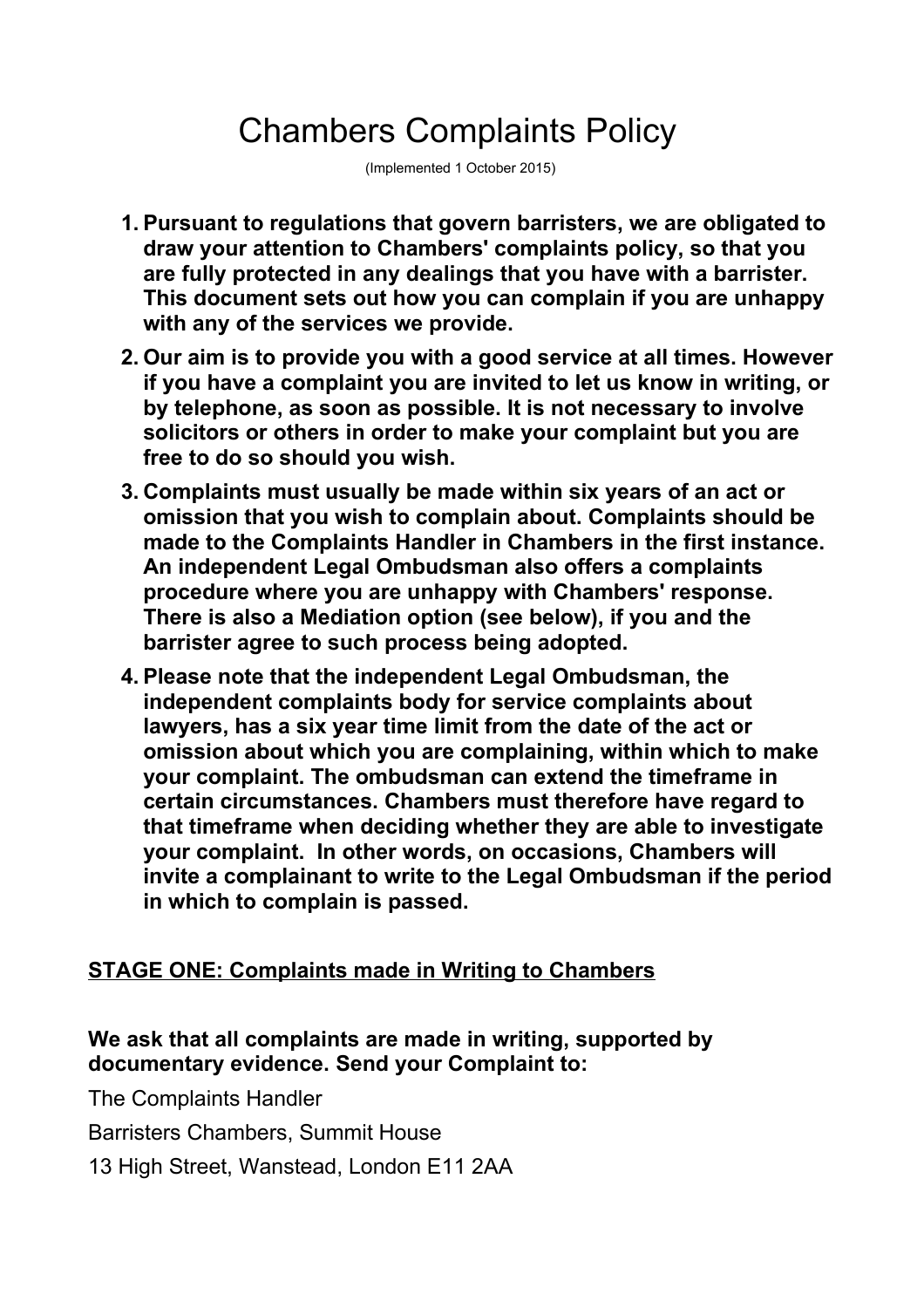Please provide the following details:

• Your name and address; • Which member(s) of Chambers you are complaining about; •The detail of the complaint; and • What you would like done about it.

We will, where possible, acknowledge receipt of your complaint within two days and provide you with details of how your complaint will be dealt with. The Complaints Handler may correspond with you to gather certain further information from you. The information that is obtained by the Complaints Handler will be passed in due course to the Complaints Adjudicator**.** 

**Our Chambers Complaints Adjudicator is an experienced member of Chambers and a senior member of staff. The Complaints Adjudicator considers any written complaints and on occasions may convene a panel to investigate the complaint.** 

**Within 14 days of your letter being received, the Complaints Adjudicator or his/her deputy in his/her absence will appoint a member of Chambers or themselves to investigate. If your complaint is against the nominated Complaints Handler or Complaints Adjudicator, the next most senior member will investigate the complaint.**

**In any case, the person appointed will be someone other than the person you are complaining about, who is not involved in the substance of your complaint.** 

- **The person appointed to adjudicate will write to you as soon as possible to let you know s/he has been appointed and that s/he will reply to your complaint within eight weeks. His/Her reply will set out:**
- **The nature and scope of his/her investigation; •His/her conclusion on each complaint and the basis for his conclusion; and**
- **If s/he finds that you are justified in your complaint, his proposals for resolving the complaint.**

# **Confidentiality**

All conversations and documents relating to the complaint will be treated as confidential and will be disclosed only to the extent that is necessary. Disclosure will be to the head of Chambers, members of our management committee and to anyone involved in the complaint and its investigation, including the Legal Ombudsman or mediator.

Such people will include the barrister member or staff who you have complained about (so that they can provide a response to your complaint), the head or relevant senior member of the panel and the person who investigates the complaint, and any solicitor who may have been involved in the case.